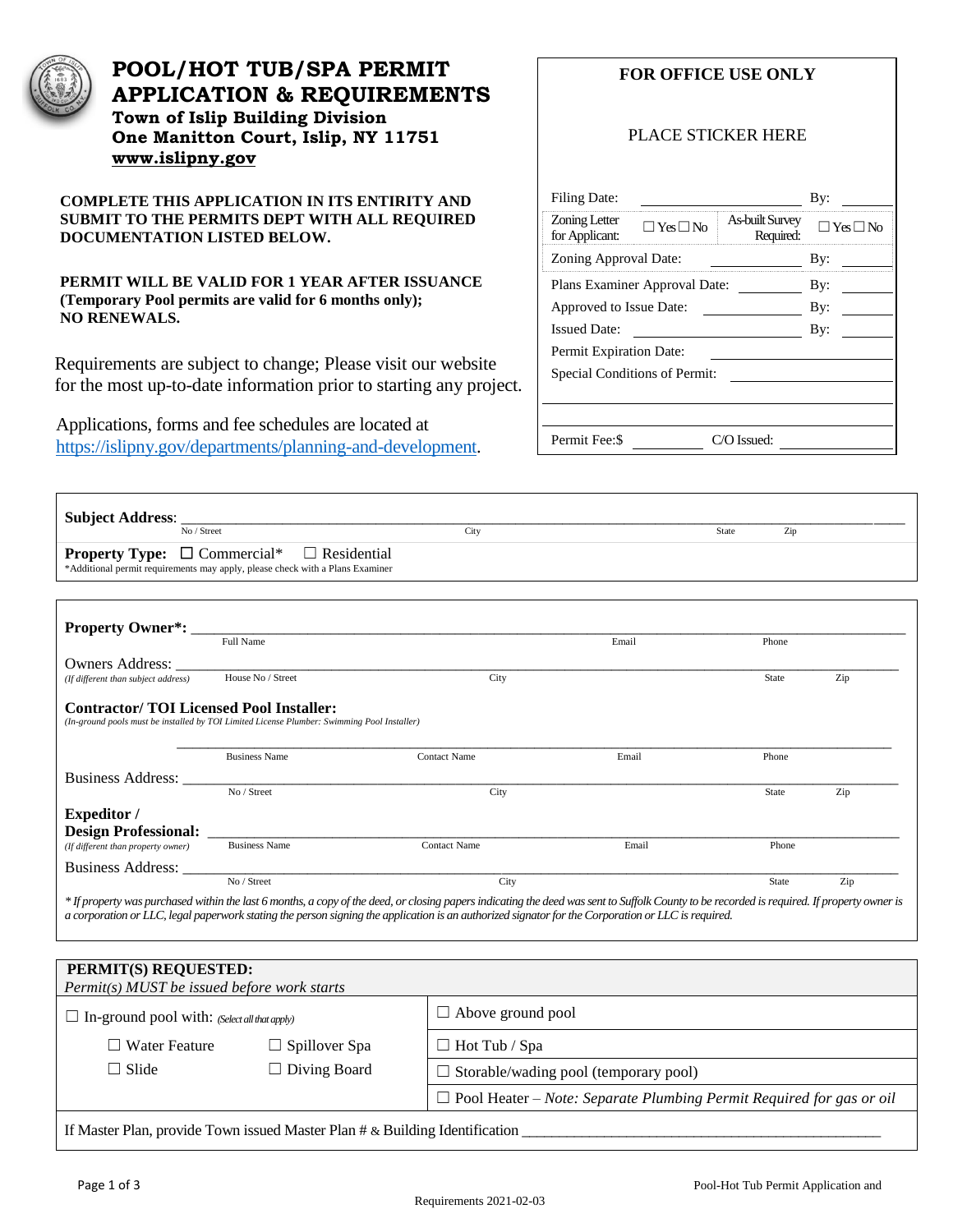# PLACE STICKER HERE PLACE STICKER HERE

#### **APPLICATION REQUIREMENTS:**

#### 1. Method of Submittal:

- a. Electronic Submittal (preferred) Please refer to the Building Permit [Electronic Submittal](https://islipny.gov/building-division-permits-list/986-document-upload-instructions-for-electronic-submissions-building/file)  [Process](https://islipny.gov/building-division-permits-list/986-document-upload-instructions-for-electronic-submissions-building/file) flyer on our website. No hardcopies of documents are required with the initial electronic submission unless otherwise referenced in the flyer. Our staff will advise you on the total number of hardcopy documents required prior to permit issuance.
- b. Hardcopy Submittals Completed applications can be mailed or placed in our drop box at One Manitton Court, Islip NY 11751. Our drop box is available Monday – Friday between 8:00am – 4:00pm, not including holidays.
- 2. Application A completed Pool-Hot Tub permit application completed in its entirety. Please Note: The pool installer must be licensed with the Town of Islip for in-ground pools.
- 3. Fee The permit fee is due at time of application; the current fee schedule is on our website.
- 4. Survey An accurate survey, signed and sealed by a NYS licensed surveyor, showing existing site structures and improvements. Survey shall include names of adjacent roadways, property line bearings and distances, tie distance to nearest street corner, lot area, tax lot information, dimension of existing structures, heights of perimeter improvements (fences, walls, etc.), distances from existing structures and perimeter improvements to property lines, and road improvements abutting the site. The survey must be drawn to scale and be less than (1) year old.
- 5. Dimensioned Plan Showing Proposed Improvements All proposed improvements including the pool, water features, pool equipment, patio, etc. must be drawn to scale on a site plan, plot plan or an accurate survey. The improvements must be dimensioned and shown in their proposed locations. Setbacks to other improvements and the property lines must be shown.
- 6. Manufacturers Information (above-ground and temporary pools) Manufacturers installation instructions / specifications are required. (Note: Temporary pools are pools constructed on / above ground, capable of holding water with a maximum depth of 42", or a pool with nonmetallic molded polymetric walls or inflatable fabric walls regardless of dimension; these pools are not added to your CO and the permit is good for 6 months only.)
- 7. Construction Documents In-ground pools and associated water features must meet the requirements of the Residential Code of the State of New York (refer to the handout entitled [Pool/Hot Tub/Spa Barriers and Alarms\)](https://islipny.gov/building-division-permits-list/56-pool-hot-tub-barriers-and-alarms).
- 8. Compliance with Town Code Swimming Pools must comply with Article XXVIII of the Town of Islip Zoning Code. Notwithstanding the provisions of the Residential Code of the State of New York, §68-386 of the Town Code requires that all barriers be located no less than four feet from the furthest outside projection of the pool.

## **APPLICATION REVIEW / REQUIREMENTS FOR PERMIT ISSUANCE:**

- 1. Board Approvals If your property / plans do not comply with prior approvals, covenants or Town Code, you may need approval from the Planning Board, Town Board or Zoning Board of Appeals.
- 2. Wetlands Permits If your property is within 100' of freshwater wetlands or 300' of tidal wetlands, a Wetlands and Watercourses Permit may be required from the Planning Division (631-224-5450). During the course of Planning's review, they will determine NYS DEC approval is also required.
- 3. Plumbing Permit A separate Plumbing Permit is required for any gas or oil pool heaters.
- 4. Contractors Insurance Certificates ACORD *Forms are not acceptable proof of NYS Workers' Compensation or Disability Benefits Insurance Coverage:*
	- a. NYS Workers' Compensation Insurance: NYS Form C-105.2, NYS GSI-105.2 (2/02), NYS Form U-26.3, or if exempt, signed and dated NYS Form CE-200
	- b. NYS Disability Insurance: NYS Form DB-120.1, NYS Form DB-155, or if exempt, signed and dated NYS Form CE-200
	- c. **Exception**: An original BP-1 Insurance Waiver signed by the Property Owner can be submitted for above-ground pools and hot tubs ONLY
- 5. Commercial / Public Pools Suffolk County Department of Health Services approval is required. Contact SCDHS 631-852-5700.